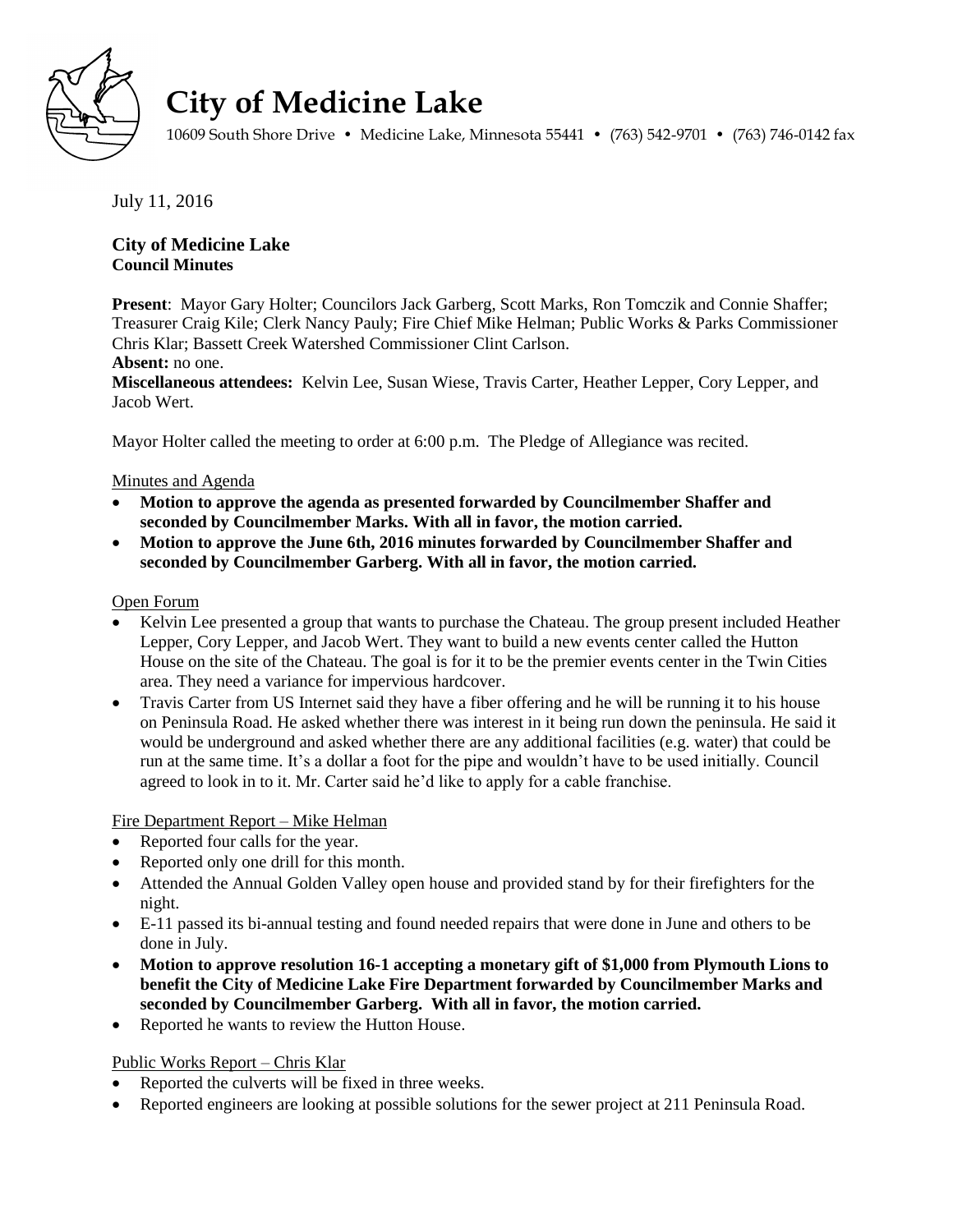Parks Report – Chris Klar

- Reported the tennis court and basketball court are in and was under budget.
- Mayor Holter said he will provide Mr. Klar with the names of residents who want to paint the fishhook.

Bassett Creek Watershed Management Commission Report – Clint Carlson

- Reported he and Mayor Holter went on a tour of CIP projects.
- Reported he and Susan Wiese are working together on the TAC.

Planning Commission Report – Jon Pettengill

- Mayor Holter said we need a new FEMA ordinance passed by November  $4<sup>th</sup>$ . We need to do preliminary work to get it into the DNR.
- **Motion to approve the document as presented by the Minnesota DNR for the new flood plain ordinance subject to any additional recommendations by staff forwarded by Councilmember Marks and seconded by Councilmember Shaffer. With all in favor, the motion carried.**

Treasurer's Report-Craig Kile

- Receipts in reporting period: \$177,461
- Receipts year to date: \$189,256
- Disbursements in reporting period: \$72,400
- Disbursements year to date: \$153,407
- **Motion to approve the summary spending, receipts and cash balances through July 10, 2016 forwarded by Councilmember Shaffer and seconded by Councilmember Marks. With all in favor, the motion carried.**

#### Officer Reports:

#### Councilmember Garberg

- Reported the goose roundup collected 50+ geese and goslings on the first collection and more geese on a second collection. They will do one more collection. Total will be 150-200 geese.
- Reported road work will occur in the next several weeks.
- Reported they'll seed the area by the fallen trees on Peninsula Road between Kaiser Avenue and the park.

#### Councilmember Shaffer

 Reported we are still working on the rental inspections. There is one new rental. Two rental inspection applications have not yet been received. Eight inspections have been scheduled and three are complete.

# Councilmember Tomczik

- Reported he received a number of calls about drop homes. If we want to opt out we need to do so by September  $1<sup>st</sup>$ . Council directed him to contact Brad Scheib to get the ordinance to opt out.
- Reported on the building permits at 1143 South Shore Drive. The inspector said that everything was ok but someone was supposed to be here tonight to answer questions. The building inspector is not sending us bills. We want them to provide us with an every other month report of the permits that have been issued.

#### Councilmember Marks

Reported he submitted the quarterly Sewer Availability Charge (SAC) report to Met Council.